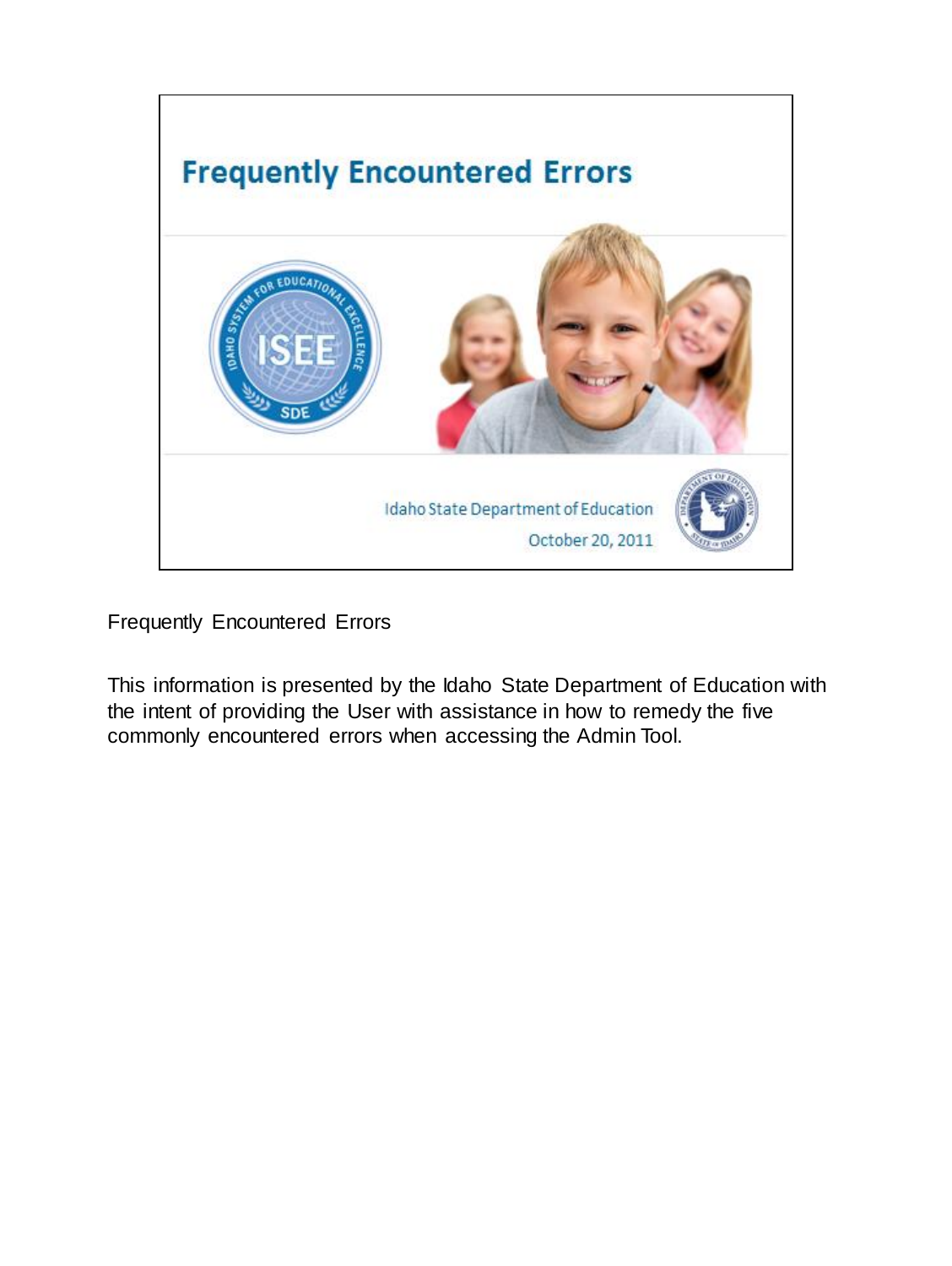

The Idaho System for Educational Excellence is located at https://isee.sde.idaho.gov.

Data enter this address in your web page browser. After entering the address, you will be directed to this page.

Users must select SDE unless you are a member of the Meridian Joint School District.

After selecting either SDE or Meridian Joint School District, you must click on "Continue to Sign In".

If you select MJSD in error, you will receive the error cited in the PPT.

To remedy this; Go back to https://isee.sde.idaho.gov. Select the correct option and click on "Continue to Sign In".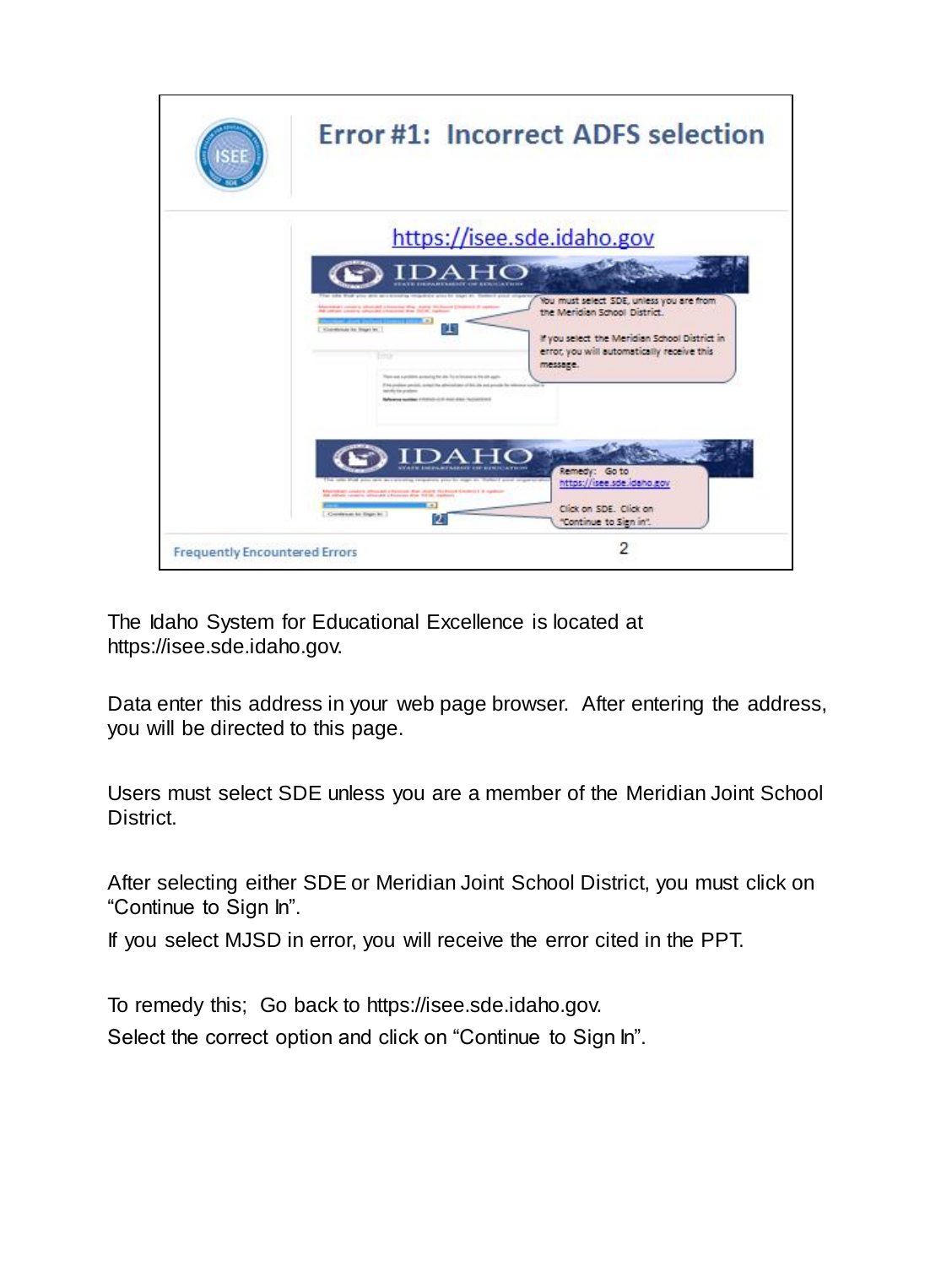

Error #2: Occurs during the sign on process.

To sign in, go to https://isee.sde.idaho.gov.

Click on "Continue to Sign In".

This will direct you to the "Log On" page as noted in the second screen shot.

Type in your User Name which is typically your school/charter school email address and data enter your password.

Click on "Sign In" button.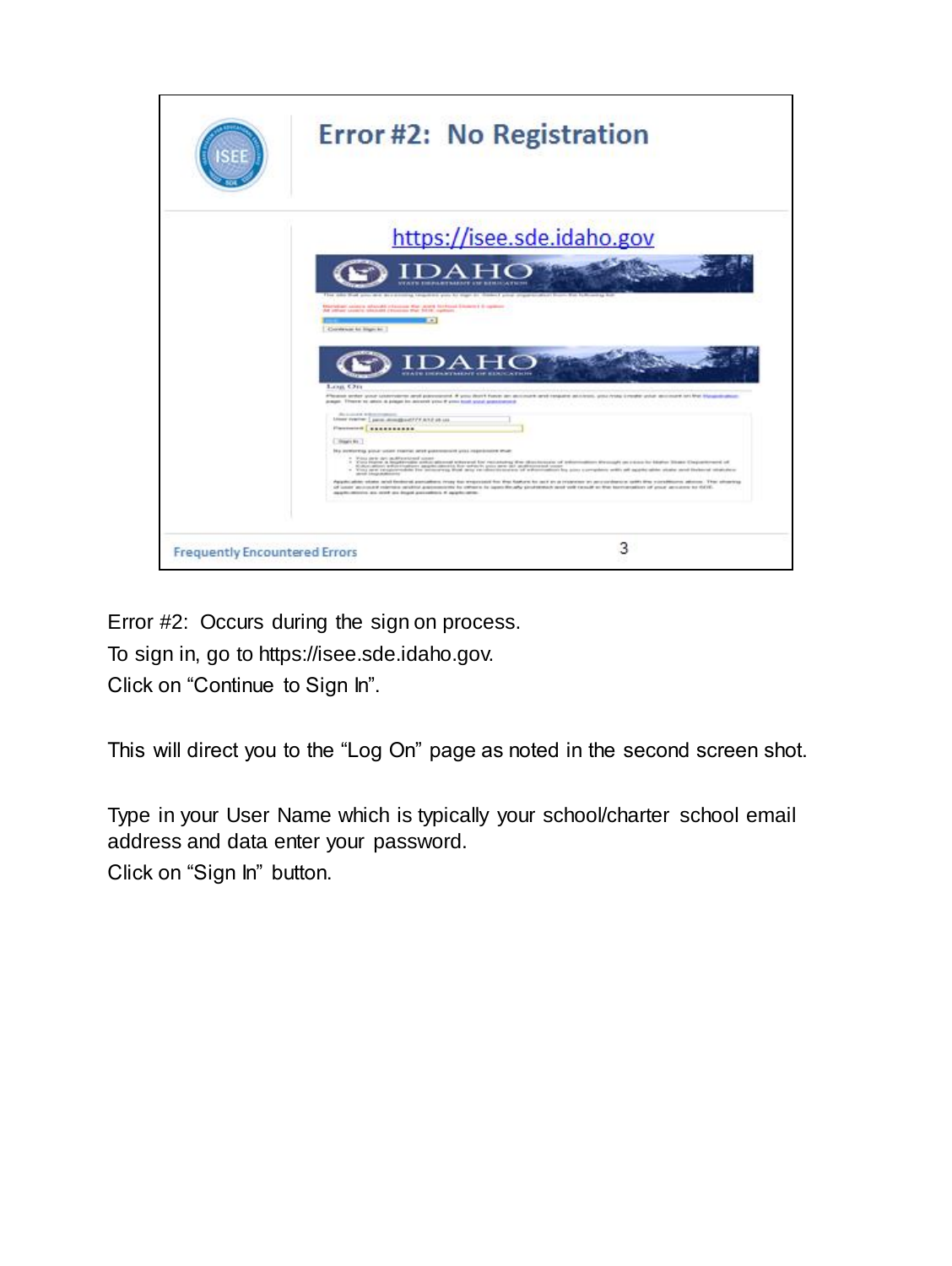

If you have typed in your User Name, which is typically your school/charter school email address and password and receive the error message:

"The user name or password is incorrect". This error message could mean a number of different things:

- (1) The user typed in his/ her User Name (email address) incorrectly or
- (2) The user typed in his/her password incorrectly or
- (3) The user typed in both User Name and password incorrectly or
- (4) The User has never registered or
- (5) The User needs a new password because he/she has forgotten it or it has been more than 120 days.

In Error #2, we will examine those User who have never registered If you have never registered with the State Department of Education you will need to. Click on the "Registration" link shown in the screen shot.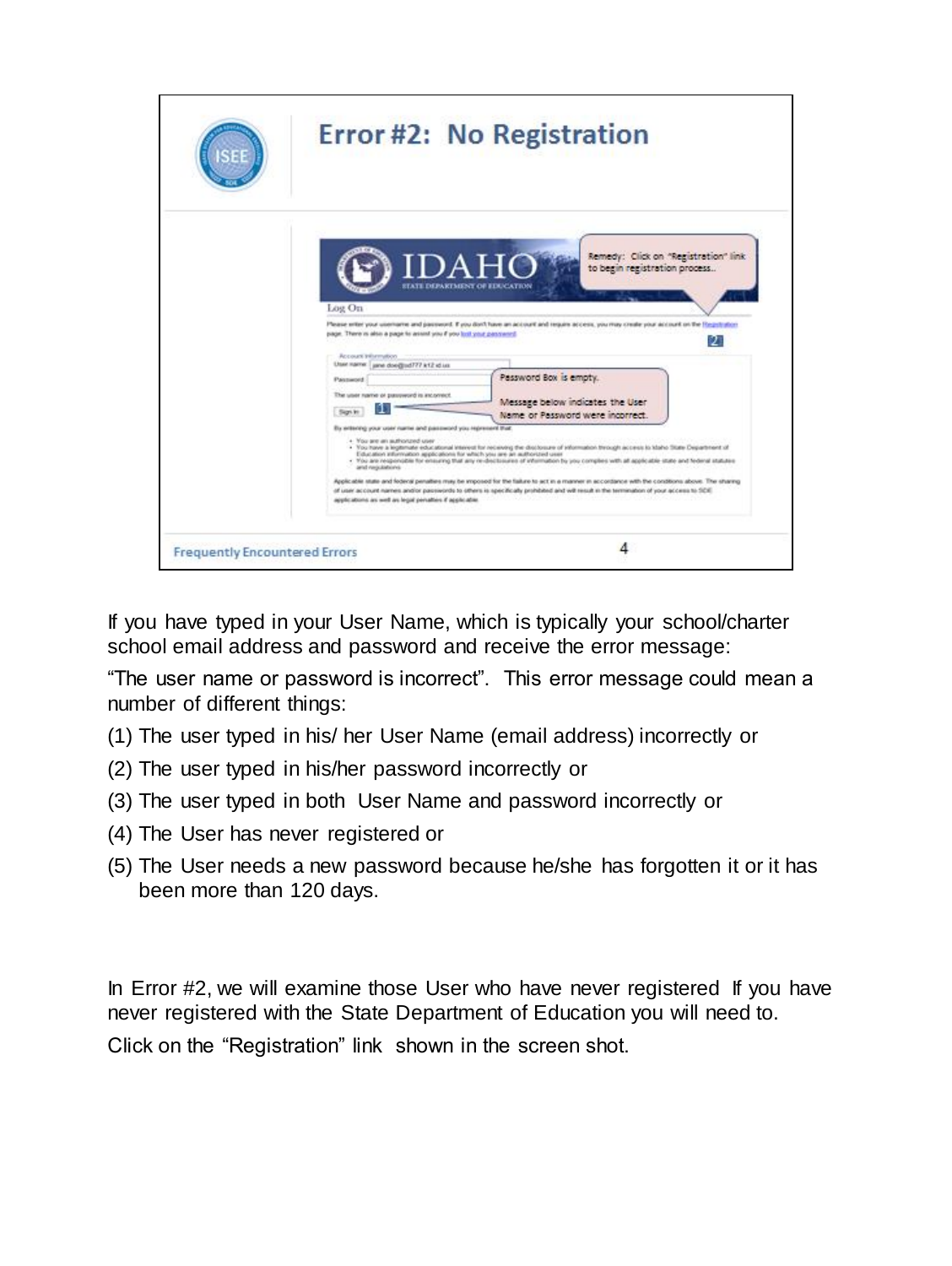

After clicking on the Registration link, you will be directed to the Register User page.

Enter your User Name (which is typically your school district issued email address).

Next type in your Name

Enter in a password that is at least 6 characters in length and that includes an upper case letter, a lower case letter, a digit, and a symbol. This combinations provides greater security.

Select your District or organization from the drop down menu.

Type in the Security Words included in the box.

Click the "Create" button, to process your information.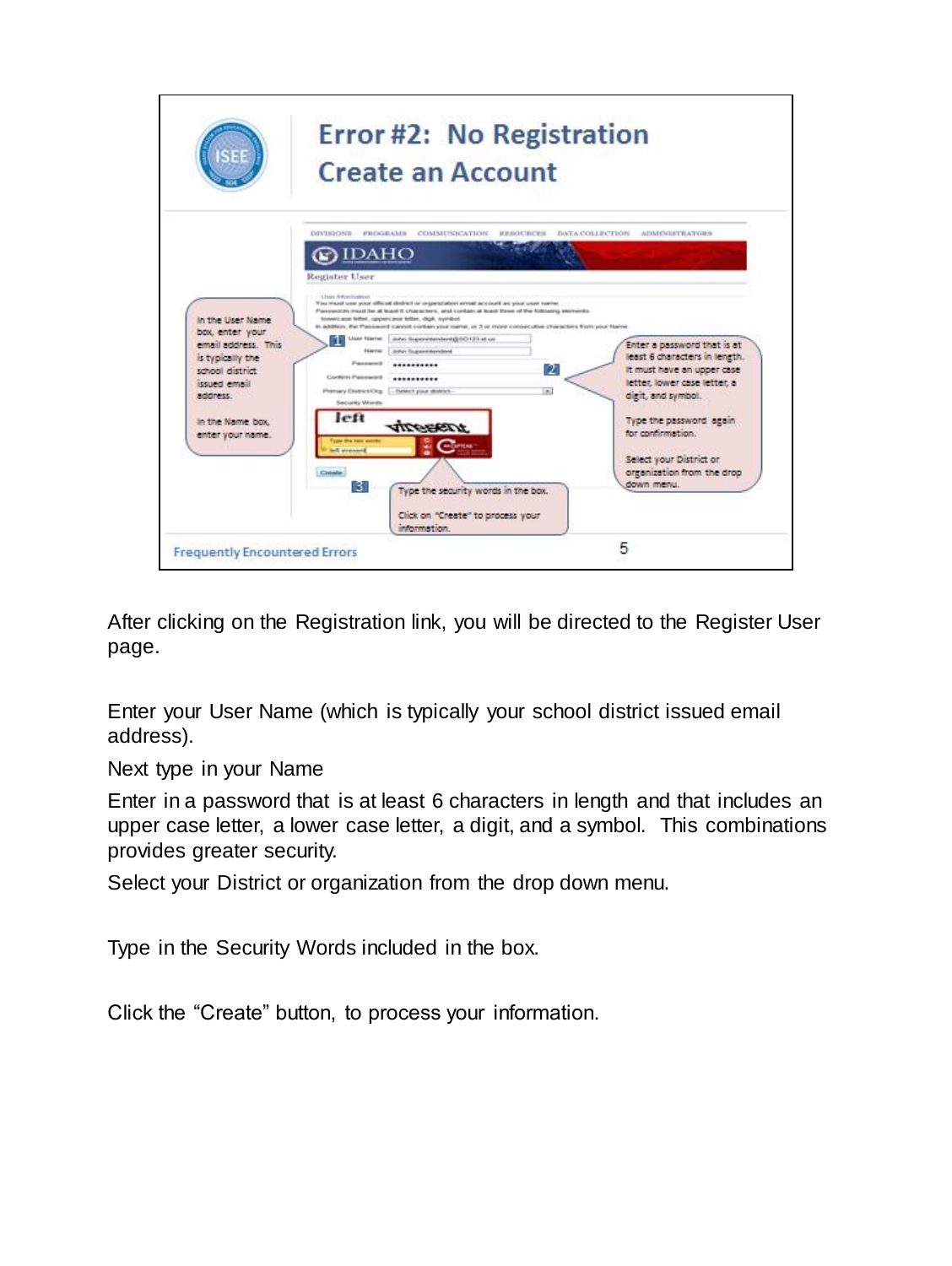

After clicking on "Create", the system will send you this message indicating that the State Department of Education has sent you an email. In this email is a link to continue the registration process.

Once you have received this message, go to your email account (the email account you listed on your registration).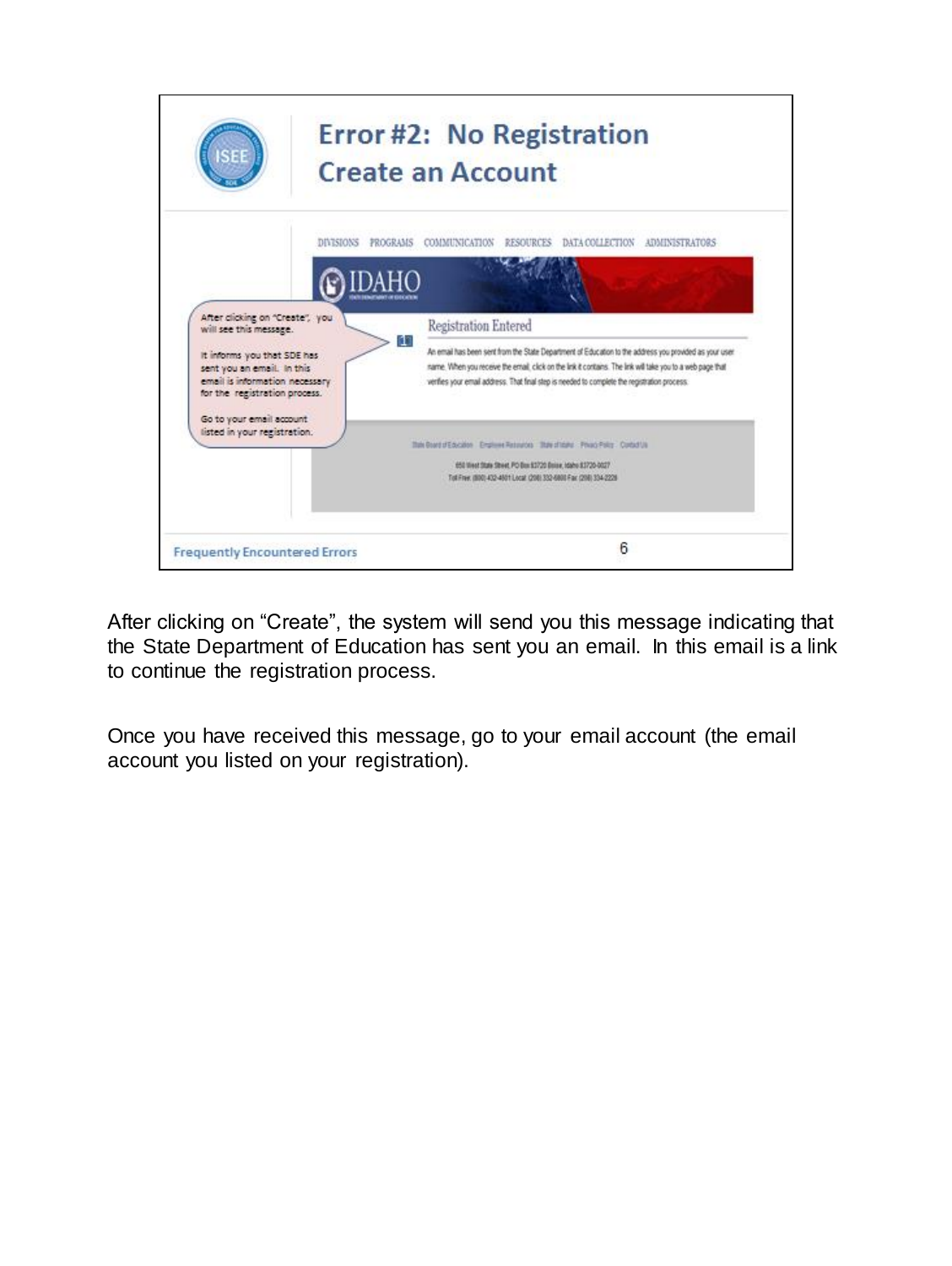

Here is a copy of the email sent by the State Department of Education. Within the email, there is a "Verification" link. Click on this link to continue with the registration process.

If you can not click on the link, copy the entire: https://apps link by getting your cursor to the left of the https address, click on the left button of your mouse and drag the highlighted area across the entire length of the link or in simpler terms copy the address.

Paste it into your browser address.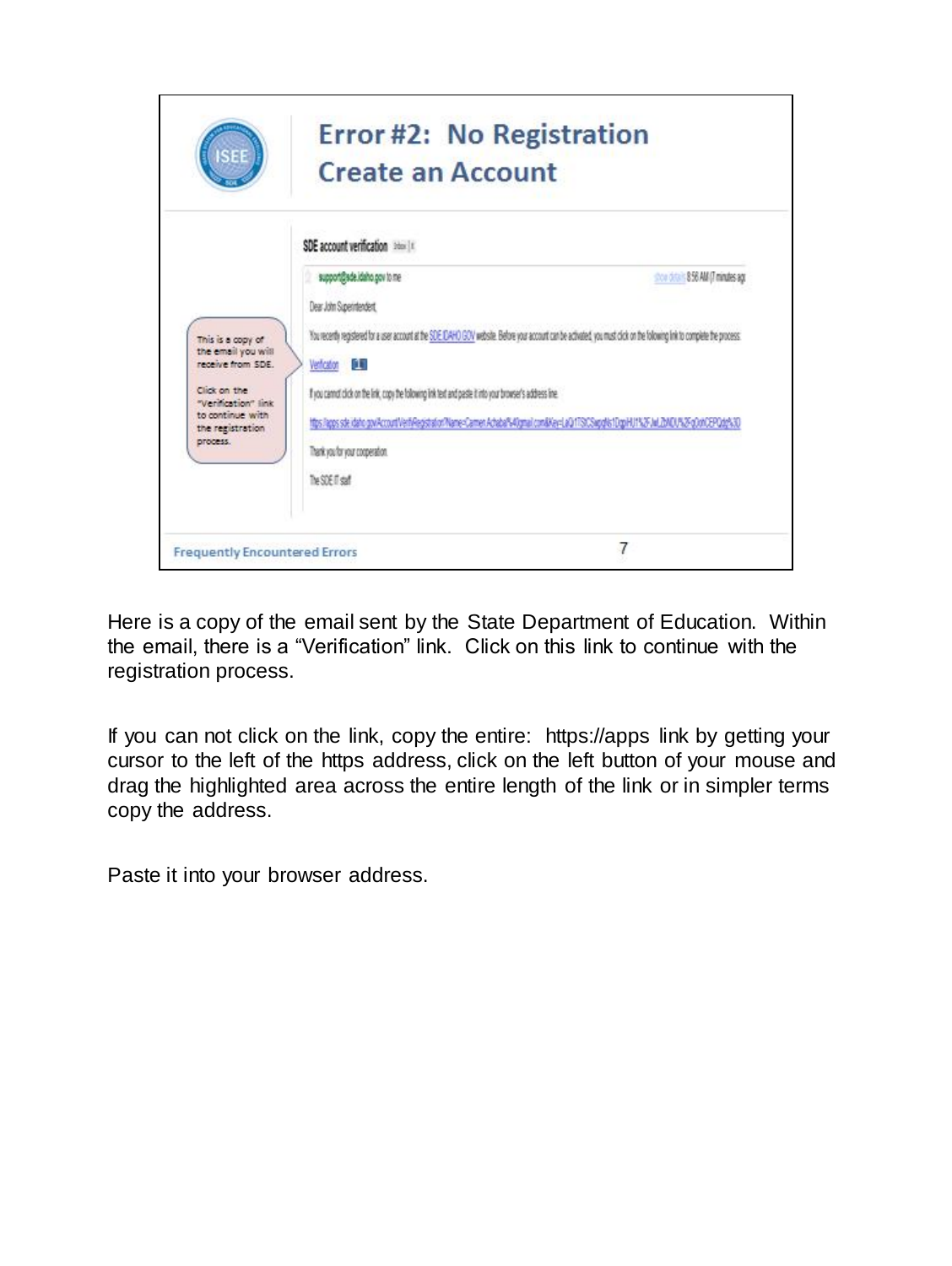

After clicking the Verification link, the system will provide you with this confirmation message that the registration has been completed.

Now you can go to ISEE and log on.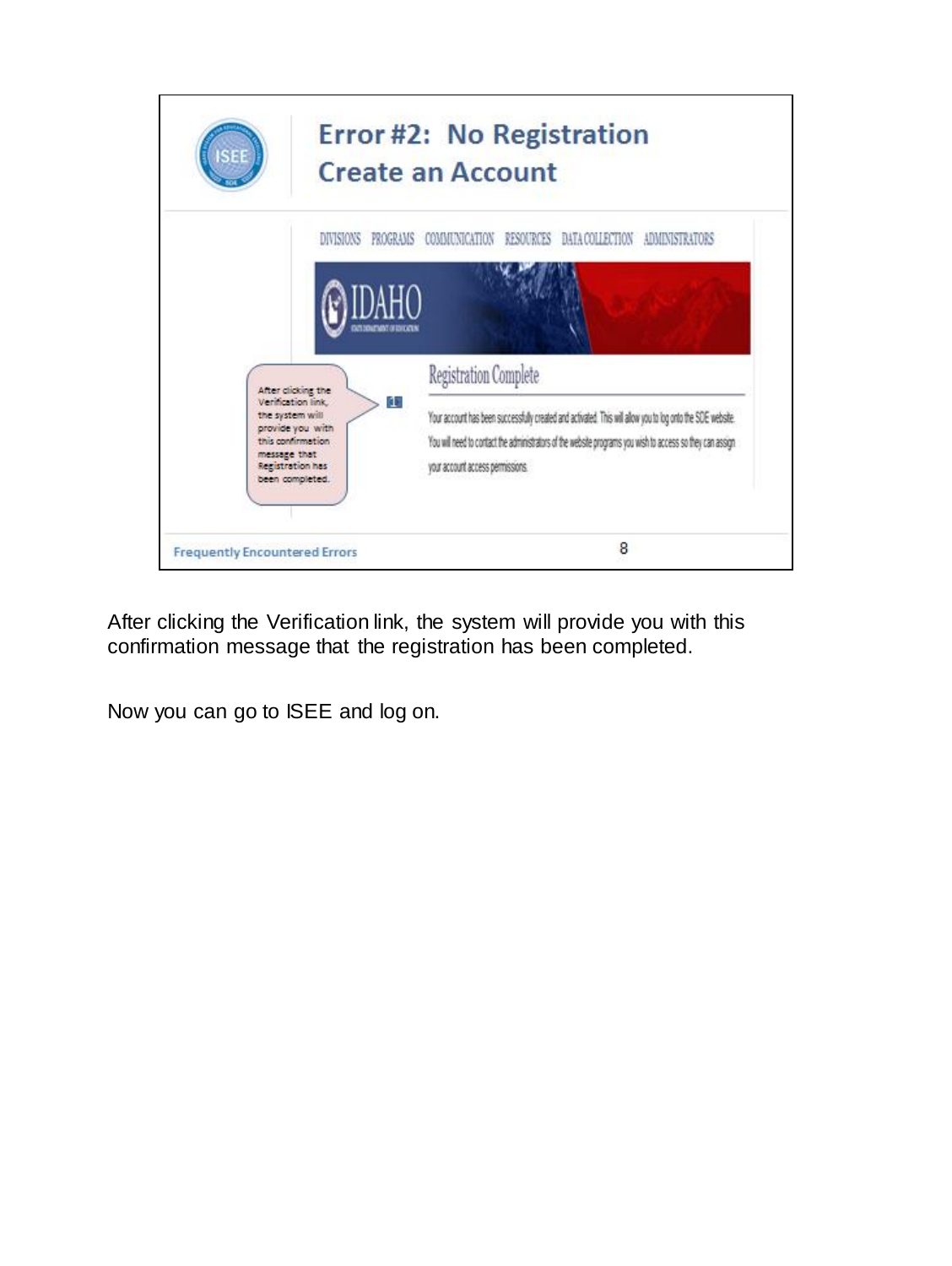

When logging on to https://isee.sde.idaho.gov, the system will ask you to designate if you are SDE or a member of the Meridian Joint School District. Use the drop down menu and click on Continue to Sign In.

Now you should be able to log in.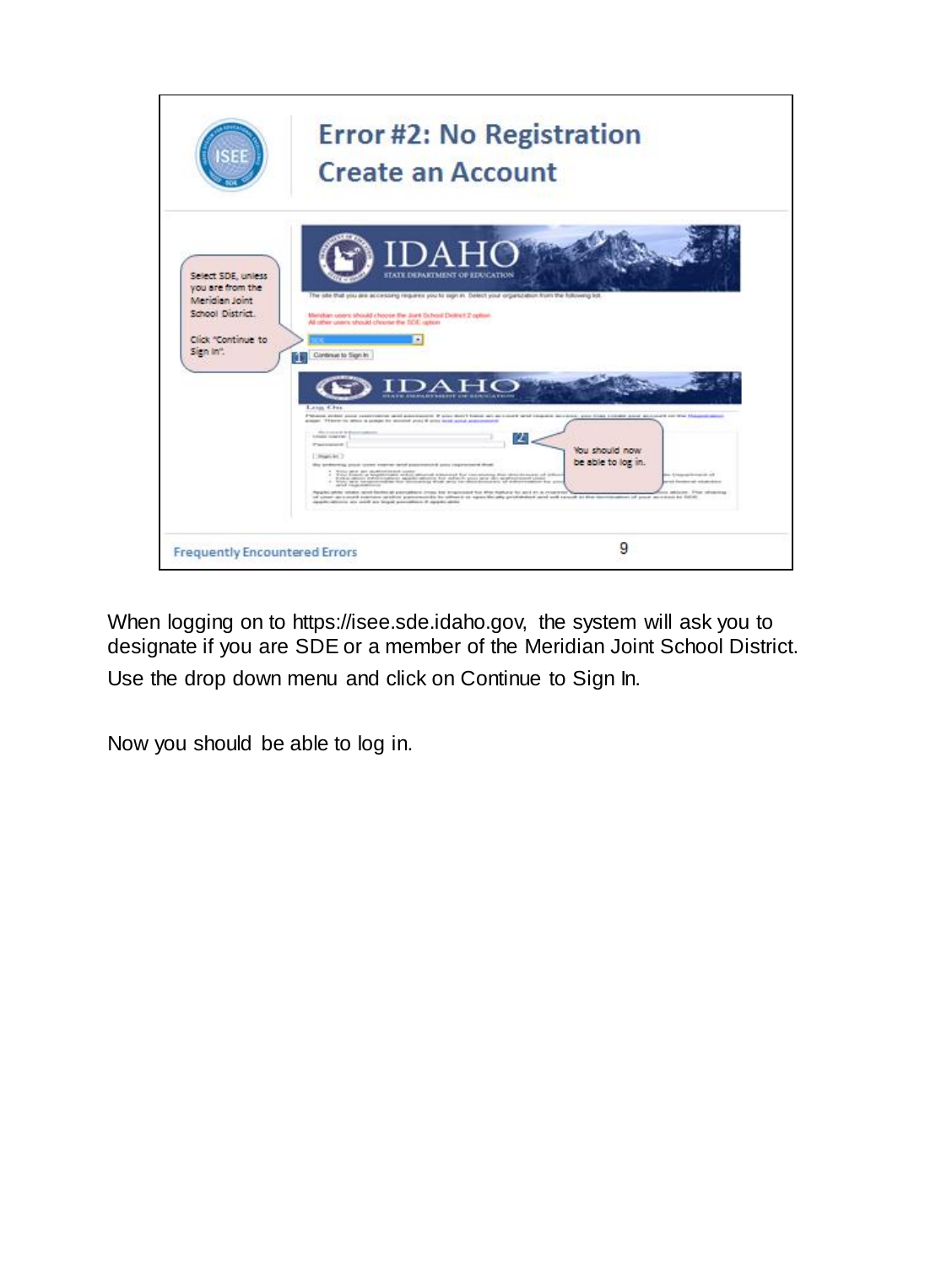

Error #3: Also cccurs during the sign on process.

To sign in, go to https://isee.sde.idaho.gov.

Click on "Continue to Sign In".

This will direct you to the "Log On" page as noted in the second screen shot.

Type in your User Name which is typically your school/charter school email address and data enter your password.

Click on "Sign In" button.

If you receive the error message, " The user name or password is incorrect", this may mean you have forgotten your password or it has been more than 120 days with that password, you will need to request a new password. To request a new password, click on the "lost your password" link embedded within the Log On page.

After clicking on the "lost your password" link, you will be directed to the following page.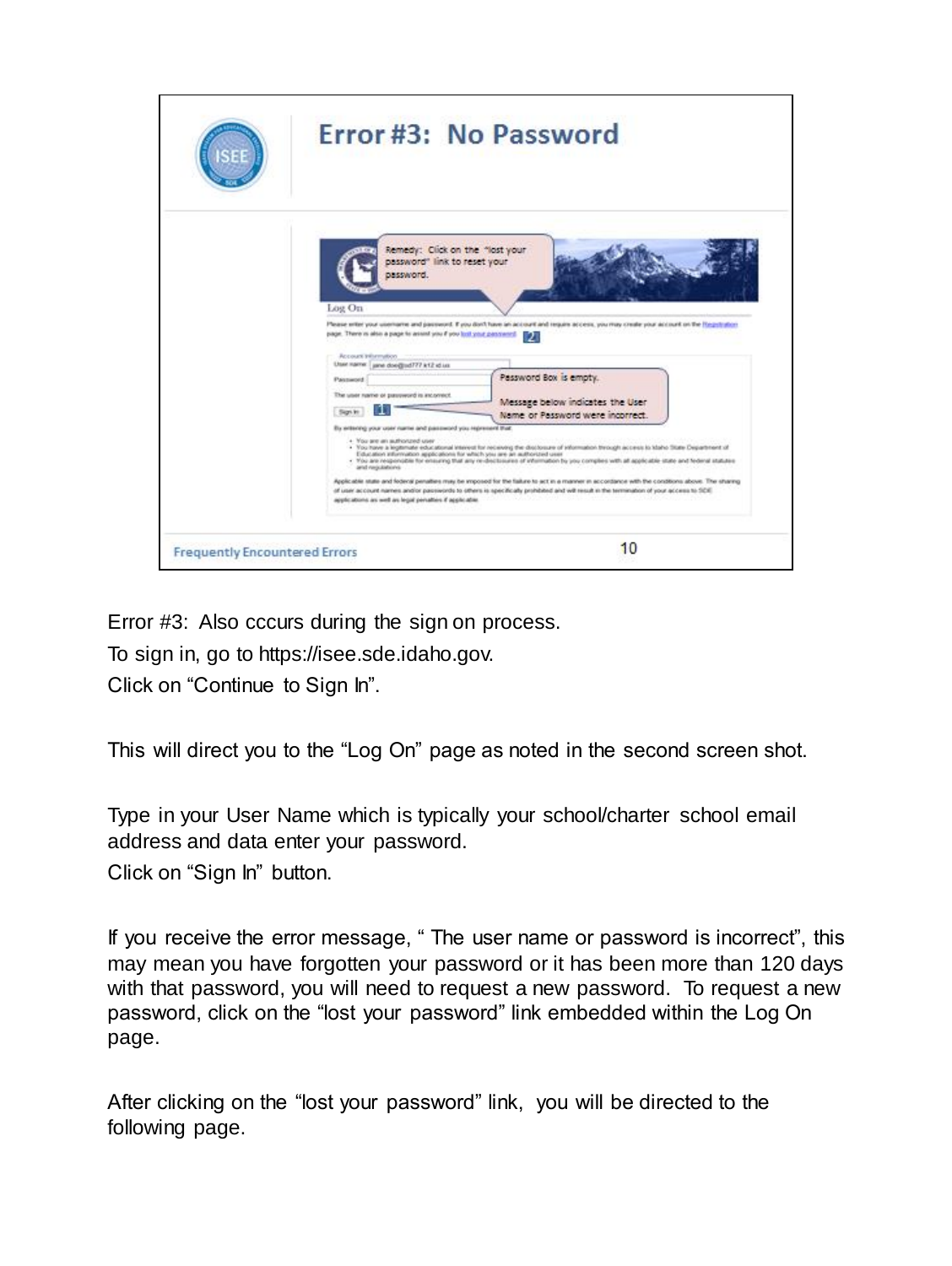

After clicking on the "Request New Password" link, you will be directed to the Request New Password page.

Enter your User Name, which is typically your school district email address.

After entering your User Name, you will need to data enter the security words as they appear on your screen.

Once you have finished entering the security words, click on "Request New Password".

After clicking on "Request New Password", you will be sent a confirmation message.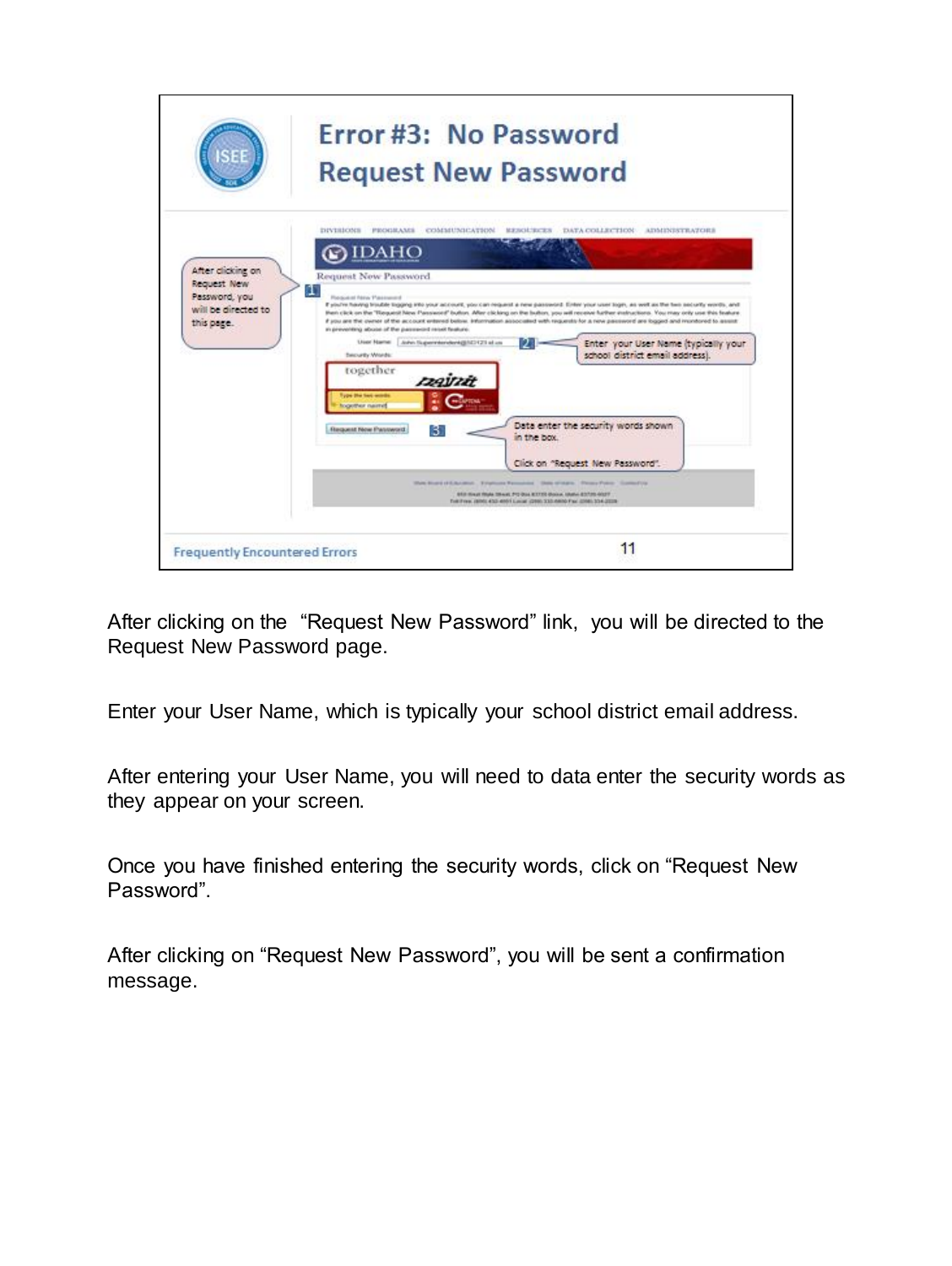

After clicking on the "Request New Password" link, the system will send you this message informing you the password request was received.

The message states an email has been sent to your email address that serves as your User Name.

The message directs you to access your email account within 24 to continue with the password reset process.

Please go to your email account that serves as your User Name.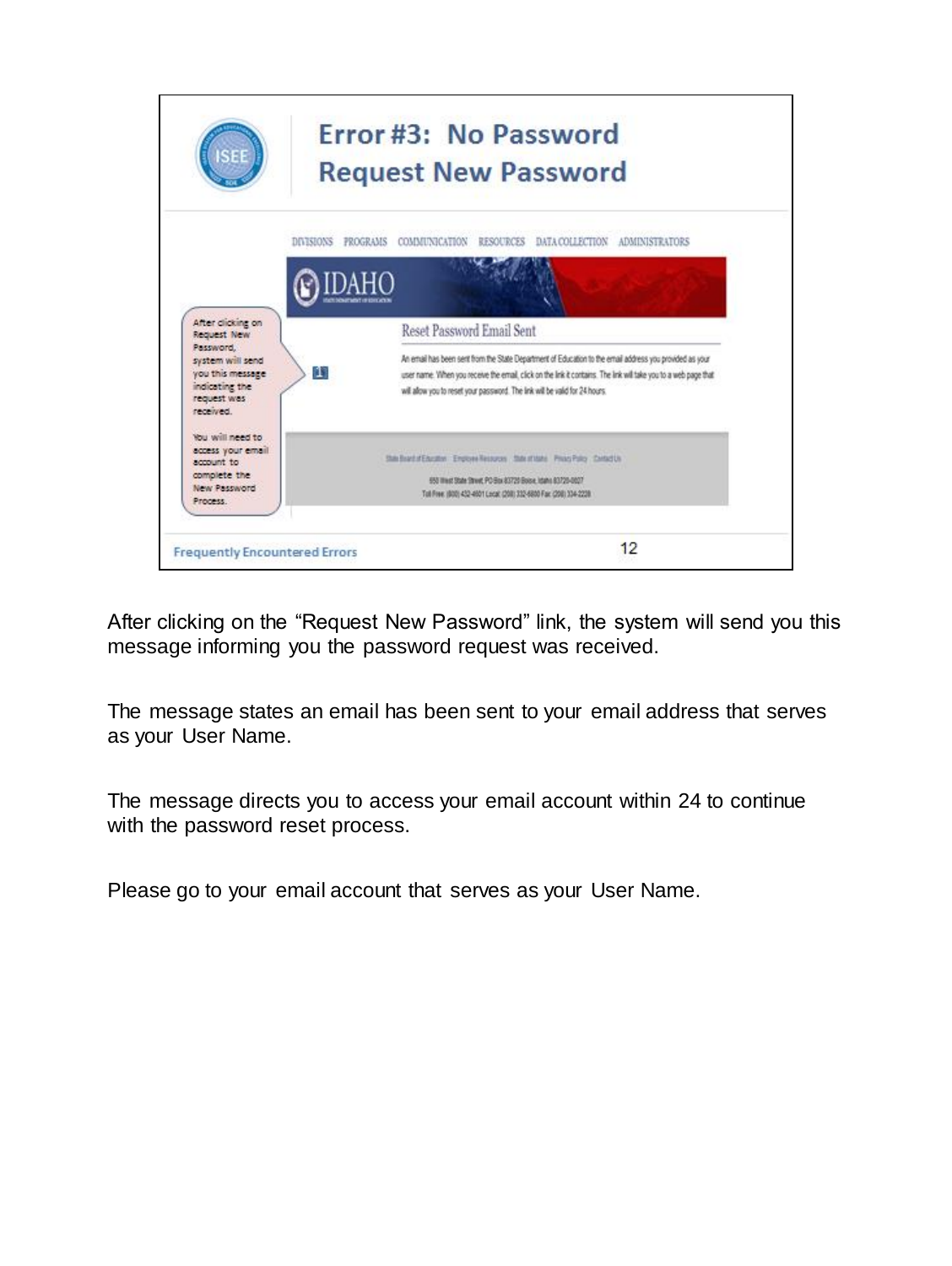

In your email account that serves as your User Name, you will receive a message from the SDE (State Department of Education).

A similar email to the one in this screen will be sent to you.

The email directs the user to click on the "Reset Password" link. Click on the "Reset Password" link.

After clicking on the "Reset Password" link, you will be automatically directed to the "Reset Password" Page.

If you have clicked on the "Reset Password" link and encountered problems, please contact the SDE Support Desk.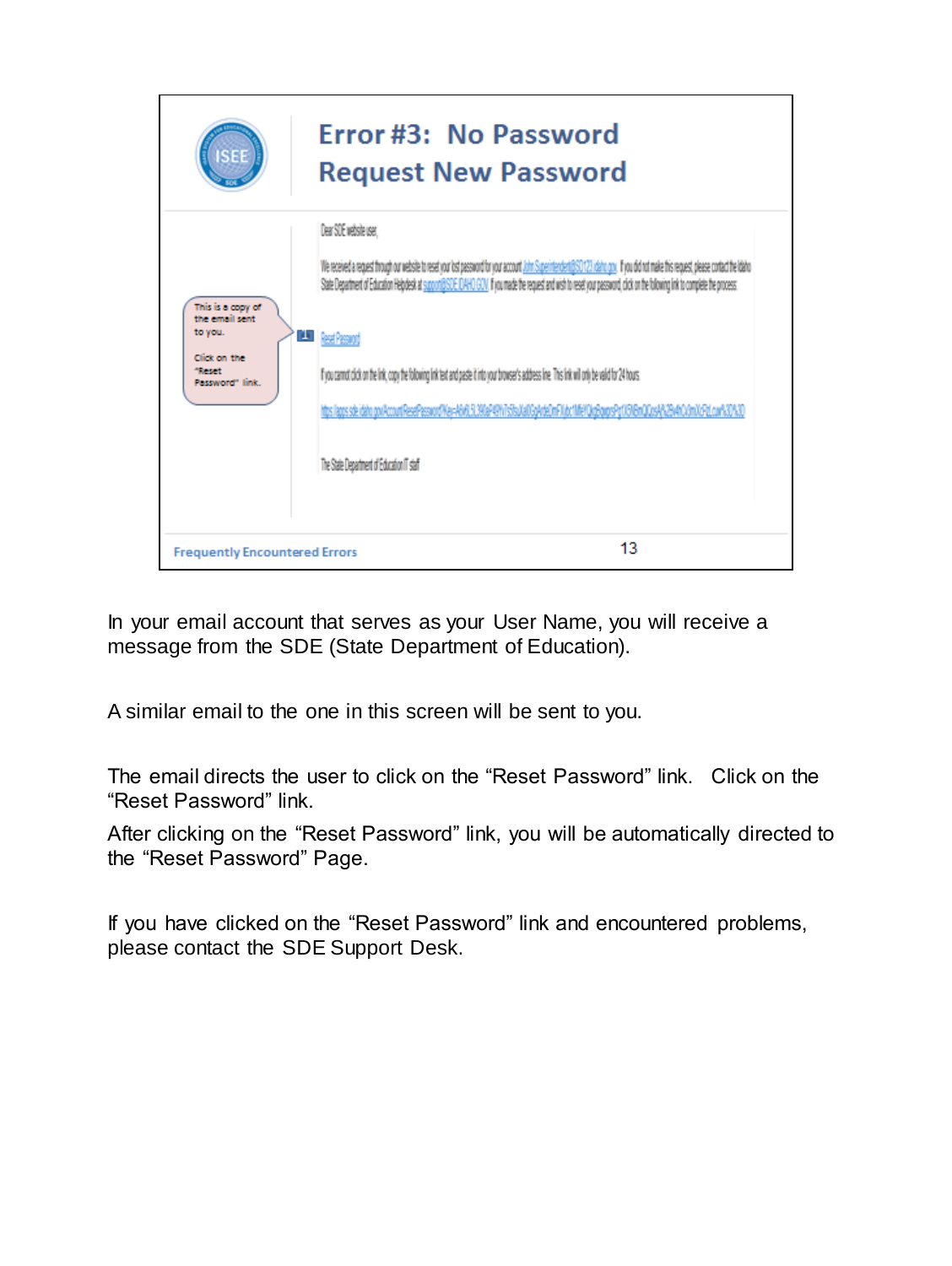

After clicking the "Reset Password" link that was embedded in your email, you were automatically directed to the Reset Password page (noted in the presentation slide).

You will need to type in a new password that must contain an upper case letter, a lower case letter, a digit, and a symbol.

Once you have typed in your password, using the perimeters listed, type in your password again.

The double entry of a password is a common security practice to ensure that the User knows his/her password and can data enter it again, for comparison purposes.

If the password does not follow the perimeters of upper case, lower case, a digit, and a symbol, you will receive an error message.

If the password you entered in the New Password box, does not match the password you entered in the Confirm password box, you will receive an error message.

Once you have successfully data entered the same password in both boxes, click on the "Set Password" link.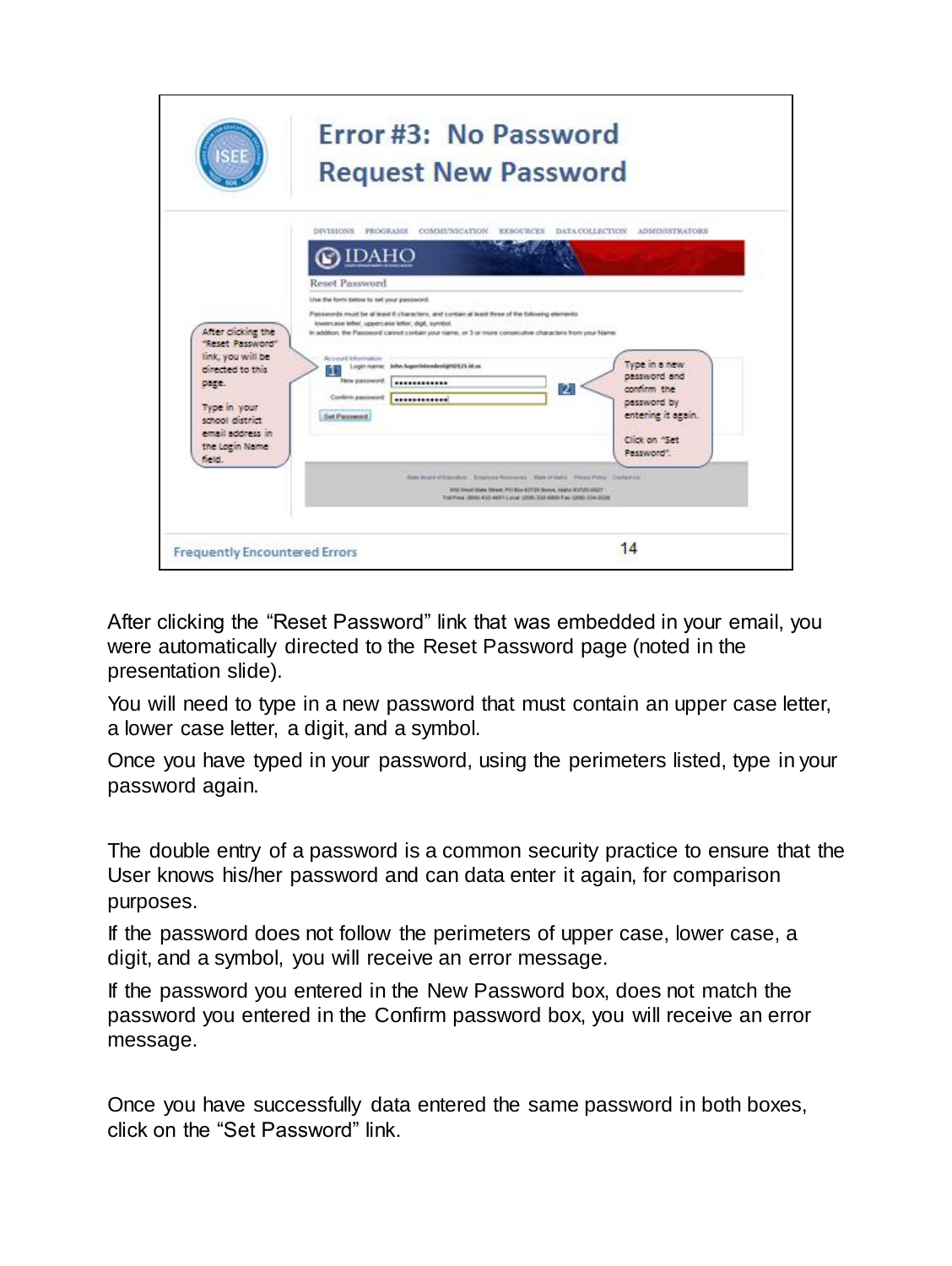You will automatically receive the following message.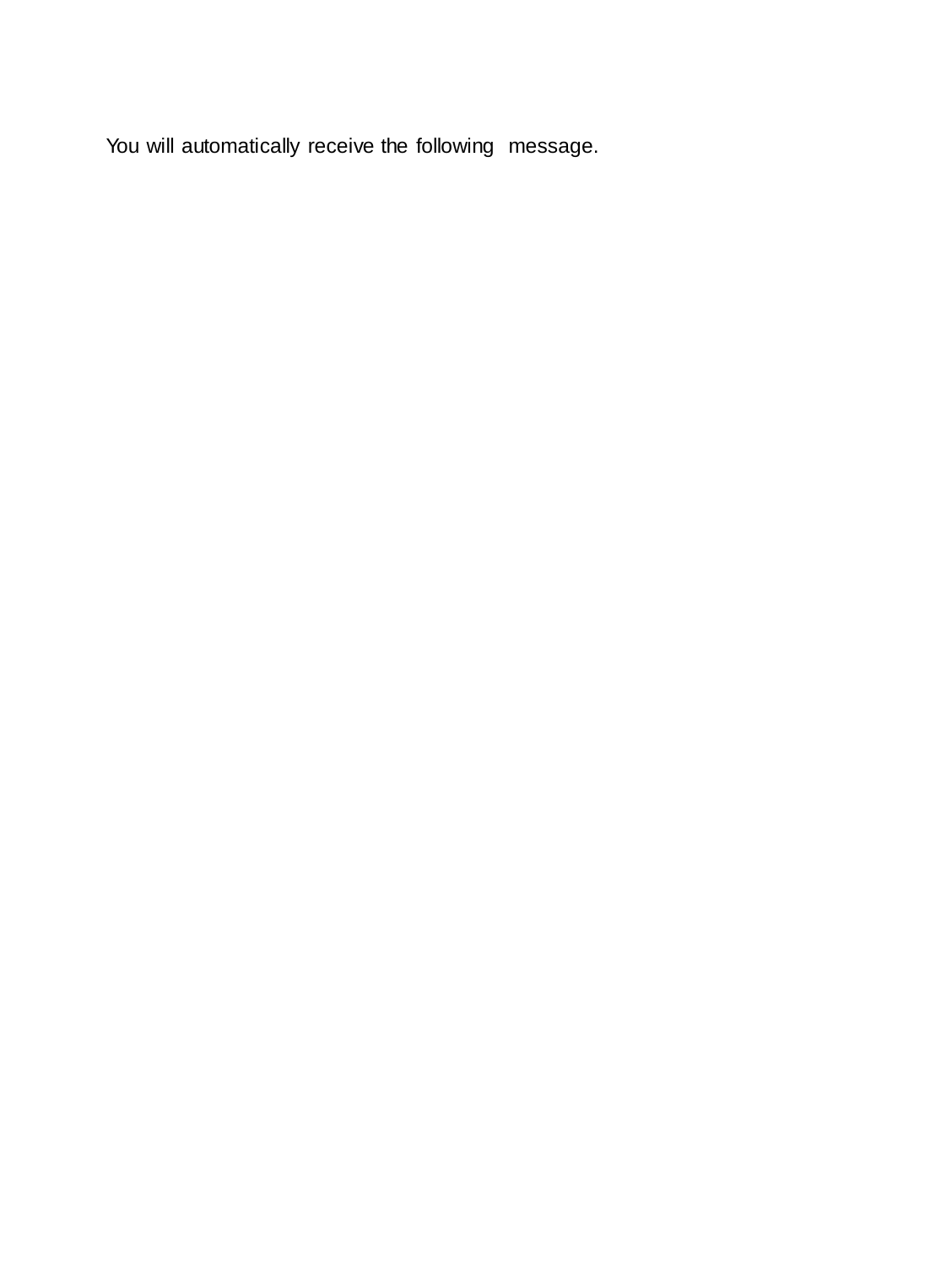

After data entering your password twice and clicking on, "Set Password", you will automatically receive this message from the system confirming your password has been reset.

With your password, you can return to the ISEE log on page.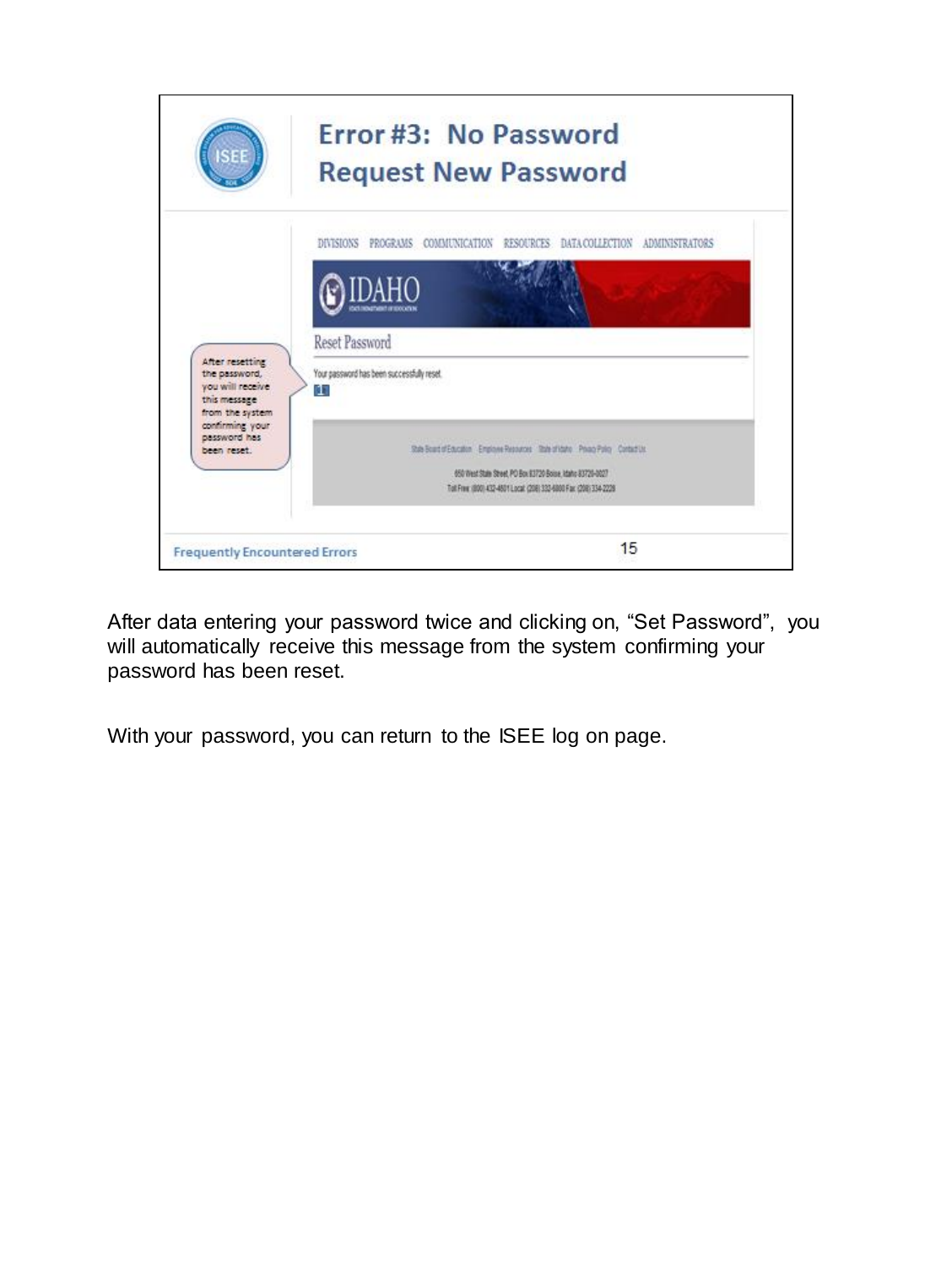

With your User Name and a new password, you can now go to the ISEE Log On page located at https://isee.sde.idaho.gov.

You will need to select SDE unless you are a member of the Meridian Joint School District. Click "Continue to Sign In".

After clicking on "Continue to Sign In", you will be directed to a log in page.

Data enter your User Name and your new password.

You should now be able to log in.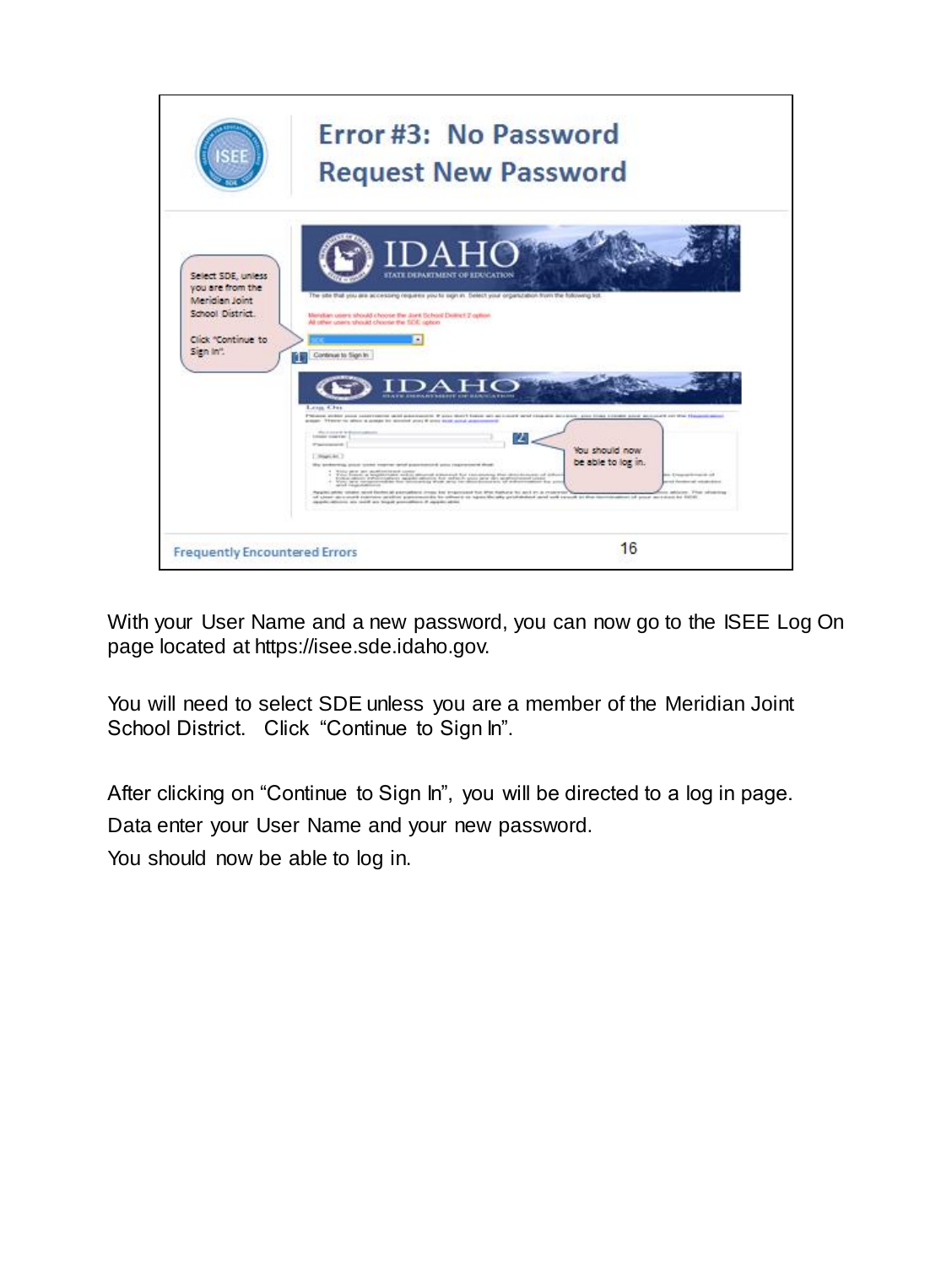

If a User does not see the "Admin Tool" under the "My Applications" heading, this indicates the User has not been authorized for this application.

Authorization must be obtained in order to have access to this application.

Please refer questions about Admin Tool access to your Superintendent, his/her delegate, the Technology Director, or other appropriate members of your administration. This will vary between school districts.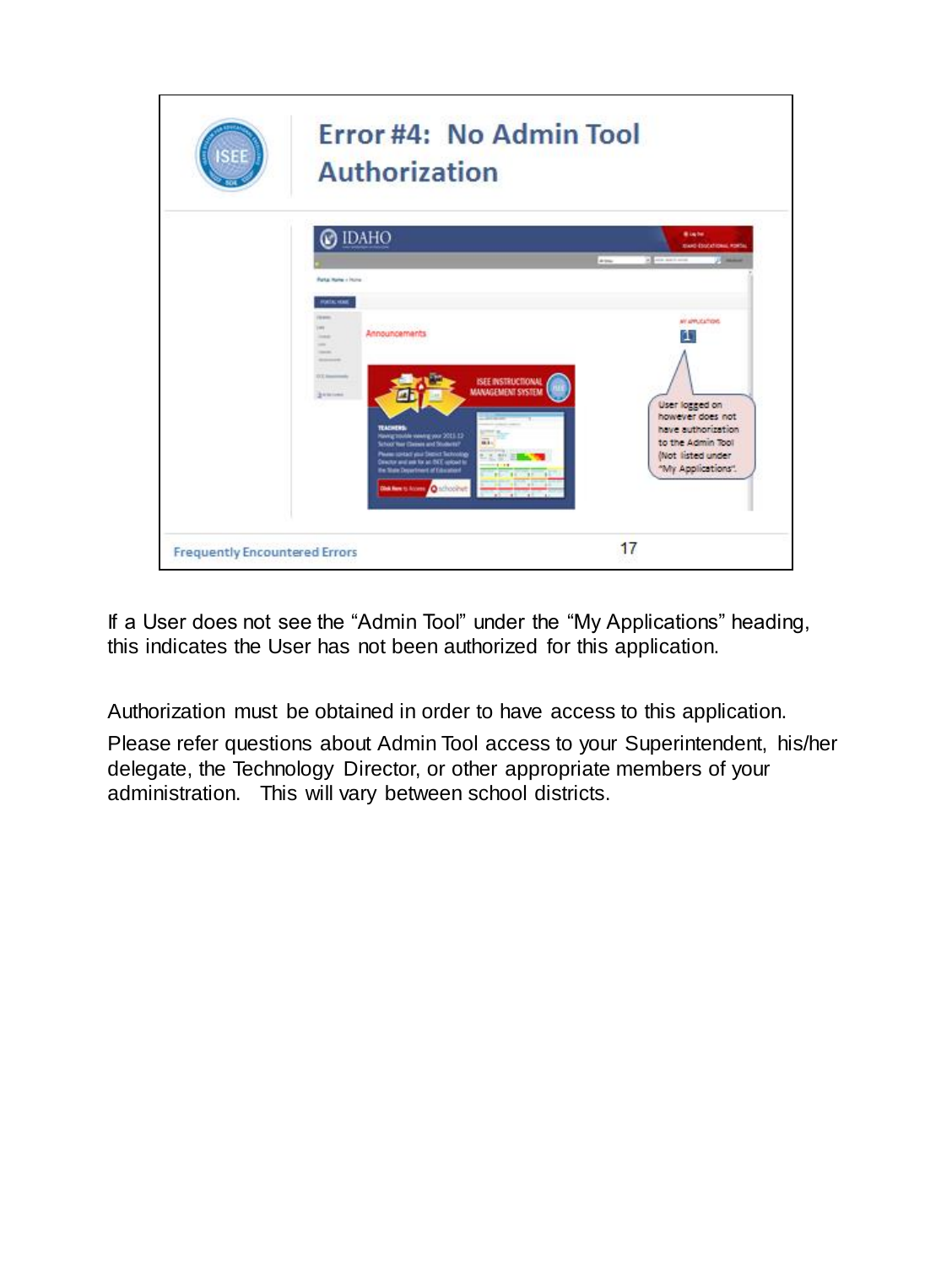

The State Department of Education needs a signed authorization form from the Superintendent or the Superintendent's delegate.

The authorization form can be accessed from ISEE.

Included for reference is an image of the authorization form.

SDE strongly encourages the user to read the form and understand the responsibility and liability this authorization possesses.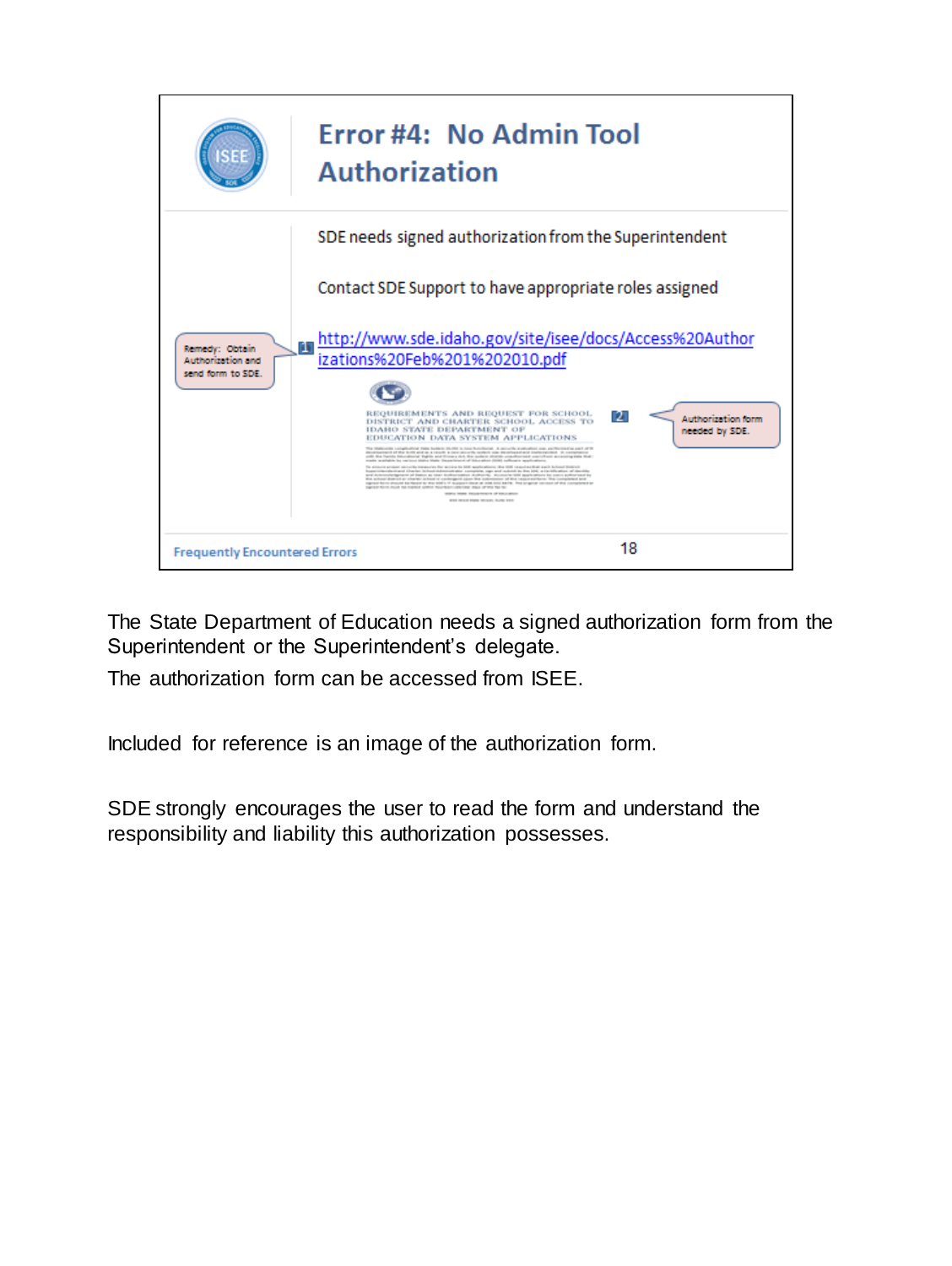

After you have received Admin Tool authorization and have signed on correctly, you will see the Admin Tool listed under My Applications.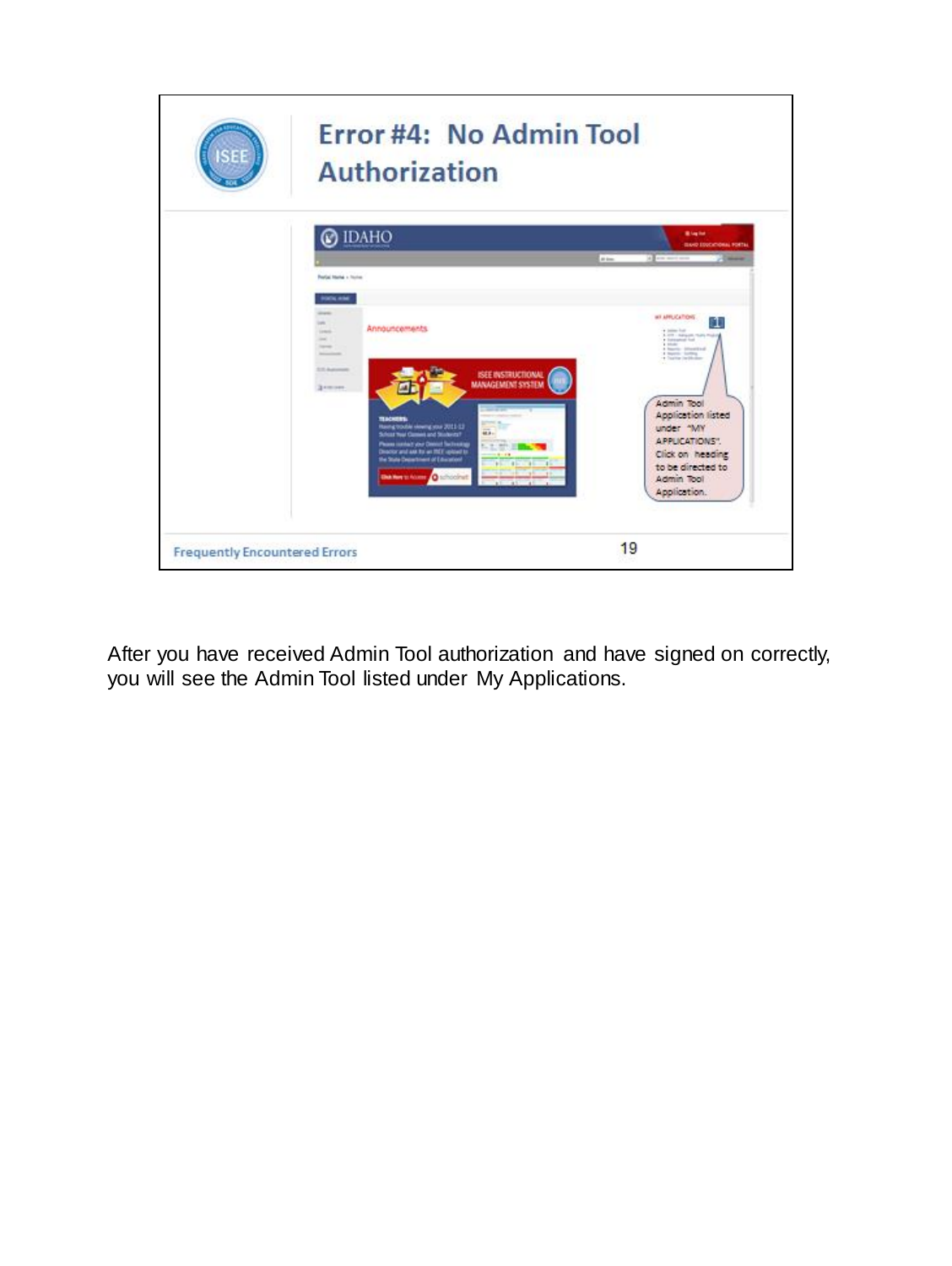

After clicking on the Admin Tool title, you will be directed to the Admin Tool application home page.

In the upper right hand corner, "Administration" is listed. Additionally, the page states, "Welcome to Administration".

You'll also notice there are no "functions" listed under the Links heading.

In order to access the Administrative Tool application, you must log on.

Although you are on the Administration Tool page, you must click on "Log On". Place your cursor over the "Log On" link. When you do this, the lettering will turn yellow.

Click on the "Log On" button.

After doing this, the user will be directed to the Admin Tool application.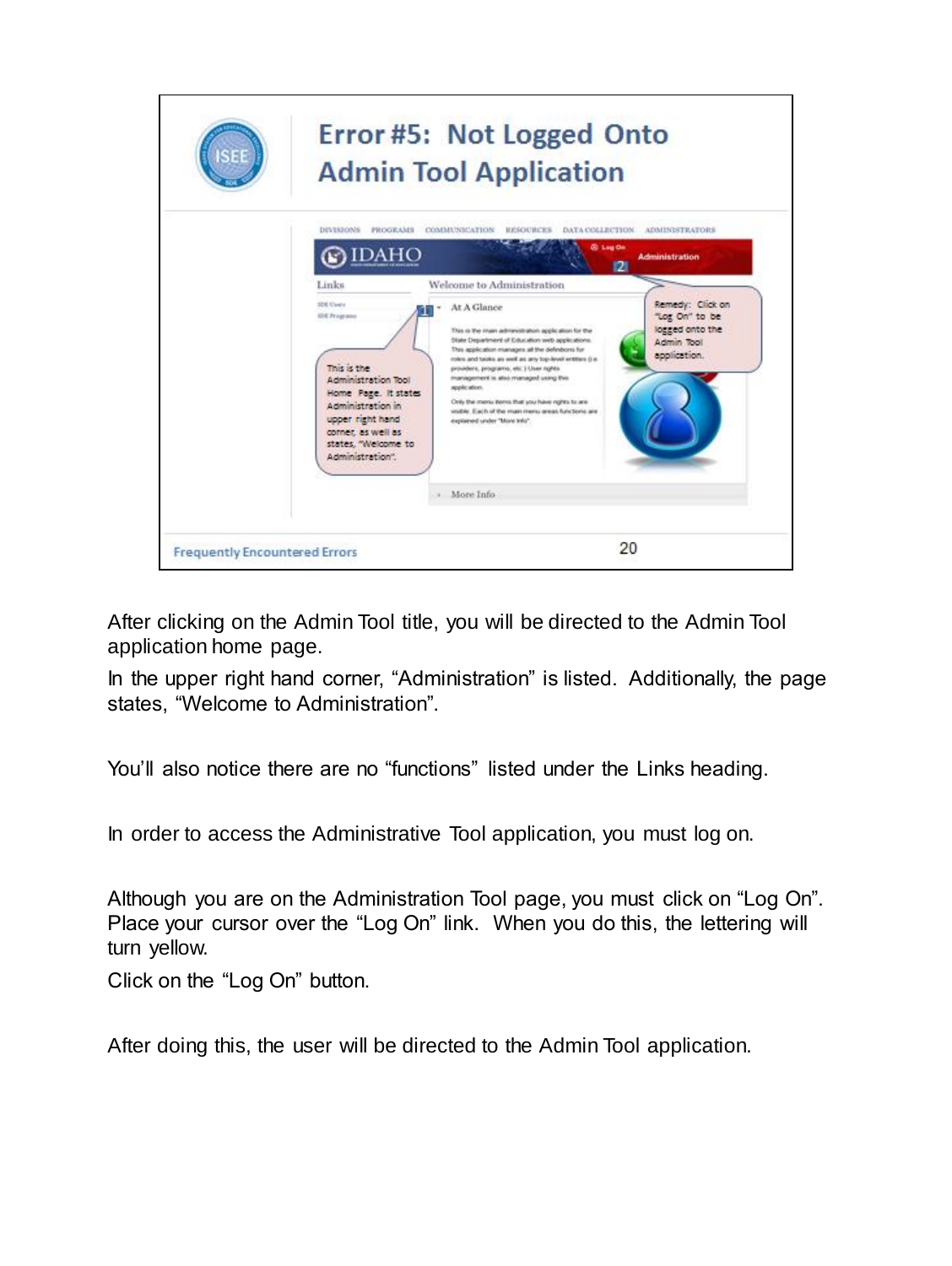

After clicking on the "Log On" link from the Administration home page, you will be directed to a similar page. However this page now identifies you by your User Name in the upper right hand corner, along with a link that states, "Log Off".

Additionally you know you are logged on to the Admin Tool by seeing Admin Tool functions listed on the left hand side.